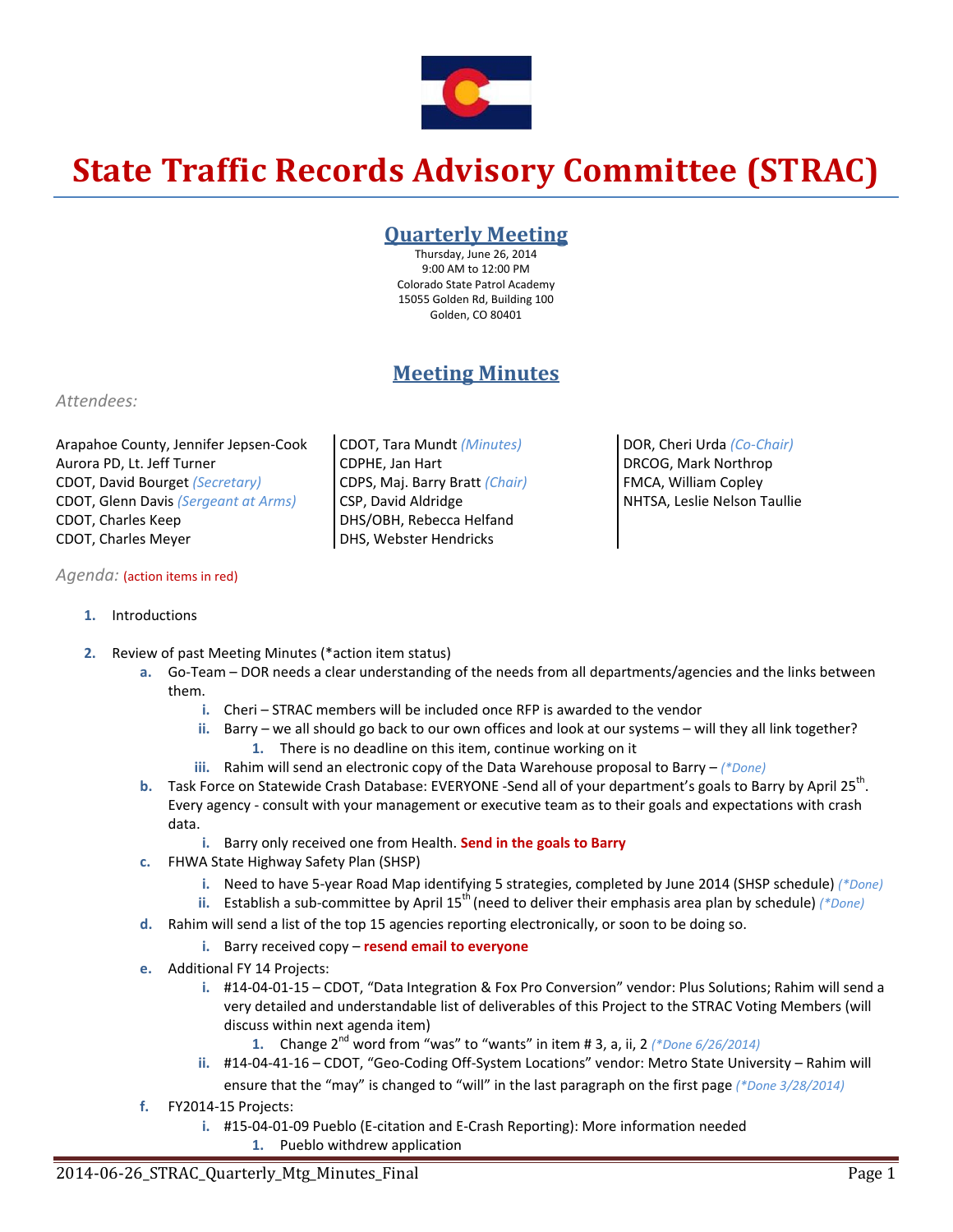- **ii.** #15‐04‐01‐07 CDHPE "Improve EMS and Trauma Data Systems: More info needed (end goal, data linkage, etc.)
	- **1.** Withdrew application for next year
- **iii.** #15‐04‐01‐11 CDOT "Users Database/Strategic Plan" funds for consultant:

#### **1. TRC Position should develop this further**

- **iv.** #15‐04‐01‐03 Lafayette PD "Speed Monitoring/Matrix Message Trailer"
	- Motion not approved
		- **1.** No response
- **v.** #15‐04‐01‐14 CDOT "Higher Ed Partnership Program": Rahim will work w/MSU to finalize the SOW and the budget to present to STRAC for approval.
	- **1.** Still do not know the cost. **Update next meeting**
- **g.** Traffic Records Assessment Rahim to send questions to appropriate agencies *(\*Done)*
- **h.** Motion to approve last meeting minutes
	- **i.** Motion approved
- **3.** Status of current grant projects (Dave B.):
	- **a.** Aurora, E‐Citation on schedule will be done by end of Fiscal Year
	- **b.** Castle Rock, E‐Citation on schedule
	- **c.** Health Department, EMS‐Trauma Registry proceed well and expanding
	- **d.** Denver PD, E‐Crash Reporting in testing now (internal)
		- **i.** Cheri will began testing with DOR Aug/Sept (expected dates)
	- **e.** Greenwood Village PD, E‐Crash Reporting slightly delayed, but expects to be completed in time
	- **f.** Jeffco, Off‐System Crash Data Location Clean Up, (internal) gave data back to CDOT ‐41K records reviewed ‐12K used for enhanced location and accident type).
	- **g.** Tech Transfer on‐going (usually send 2; sent 4 to Traffic Records Forum one year)
	- **h.** Aurora PD E‐Crash Reporting done and successful (6% of total crashes)
		- **i.** Started E‐Crash Reporting mid‐April, found a lot of bugs and hopefully paved the way for others to follow
		- **ii.** Cheri 6% improvement in turn around for paper copies. Now only 5‐6 days turn around (Receipt of paper copy, to data entry, to Scanning). Previously couldn't make 7 days
			- **1.** Cheri to send this information to Barry for STRAC Annual Report (success)
		- iii. David "Best \$10,000 we ever spent"
	- **i.** Colorado Springs, E‐Crash Reporting 40% complete at end of March
		- **i.** Cheri Sept/Oct time frame for testing
		- **ii.** Colorado Springs is about 8% of all crashes
		- **iii.** Partnering with Castle Rock (both working with same vendor Brazos Tech.).
		- **iv.** Will need to close out the grant by September 30th
			- **1.** Cheri to send email to Colorado Springs (project manager)
	- **j.** CDOT Data Integration & MSU Geo‐Coding Off‐System both were pushed to FY 15 budget (next year)
		- **i.** Barry (Data Integration Project) CDOT wants to move to oracle from Fox Pro
			- **1.** Charles will be able to interlink with other databases in the future. FoxPro is not going to be supported soon and not inter-linkable. Will be able to pull all the fields from DOR therefore will become the complete user data file after CDOT's corrections. This will put us into the future plan of data sharing.
			- **2.** Leslie will this allow others to have access to the data?
				- **a.** Yes. Will make it sharable with other users; linkable to other databases (health file, road file, citation file, etc.)
			- **3.** Barry DOR had issues with the vendor due to previous contracts. CDOT will have to outline specifics (milestones) for vendor to follow.
		- **ii.** Re-Voted for approval to proceed Motion Approved

Need to add to the 405C application requirements:

**All equipment purchased with 405C Funds must be Made in America**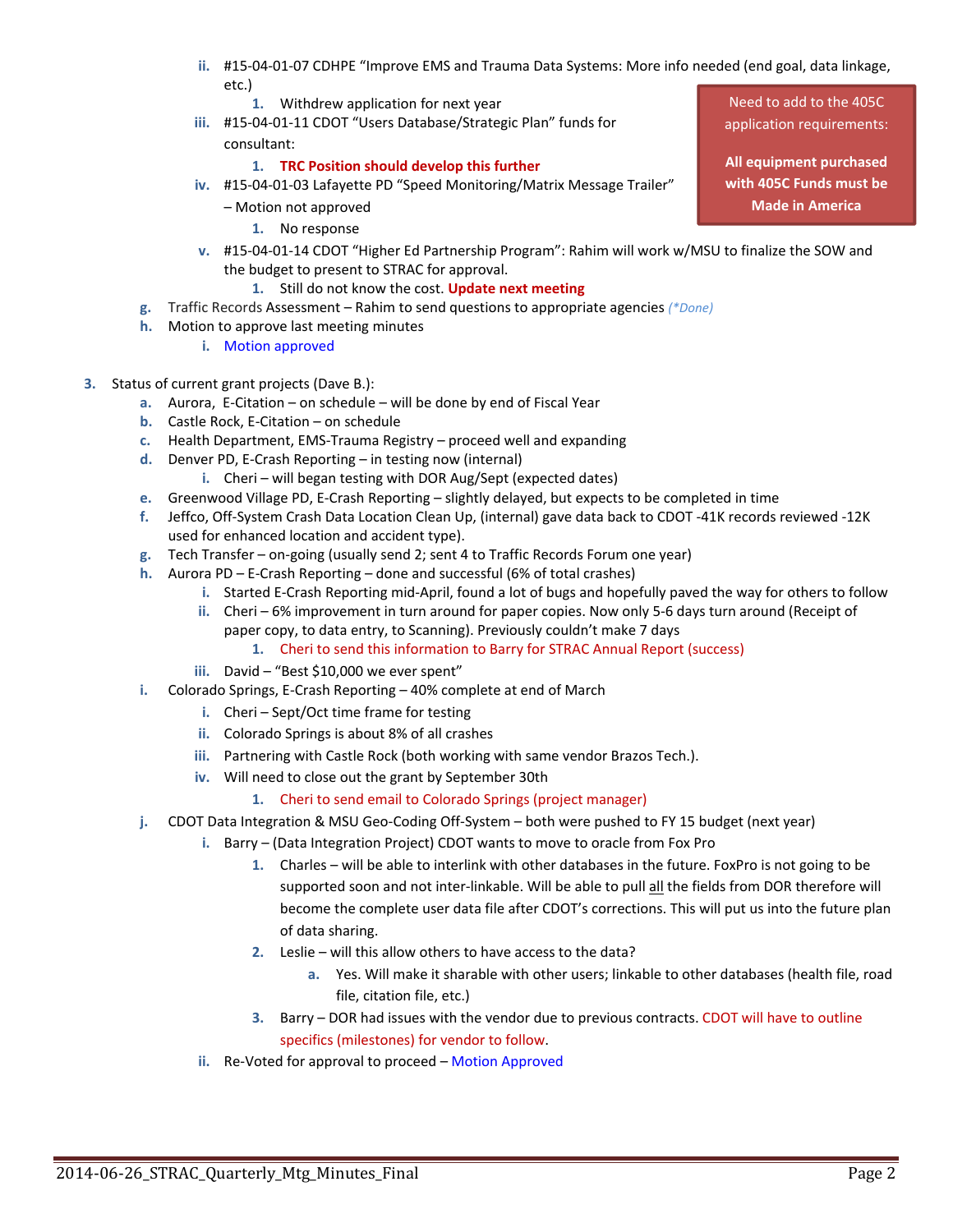#### **4.** Grant budget report (2014 & 2015 ‐ including MSU) (Dave B.)

- **a.** Tech Transfer (Traffic Records Forum)
- **b.** Broomfield E‐Crash Reporting Reports
- **c.** Loveland E‐Citation expansion
- **d.** Eagle County (Vail, Avon, Edwards, etc.) E‐Citation and E‐Crash Reporting
- **e.** Wheat Ridge ‐ E‐Citation
- **f.** CDOT Geo‐Coding already approved from 2014 projects
- **g.** CDOT Data Integration (Motion Approved today ‐see item #3j)
- **h.** TRC Position (Full Time)(discussed below)
- **i.** Prospective projects:
	- **i.** MSU Continuation Web based data sharing and display (no budget yet)
	- **ii.** Traffic Records Strategic Plan (hold for TRC Position)
	- **iii.** Barry we have \$1.1 million available a few ideas:
		- **1.** CSP E‐Citation
		- **2.** Traffic Records Conference
		- **3.** DR3447 Report update
		- **4.** DOR new FTE to help with E‐Crash Reporting and/or E‐Citation
		- **5.** Judicial new FTE to help with E‐Citation
		- **6.** Leslie other funding could be found with FHWA and FMC
- **j.** Charles M What is the project schedule?
	- **i.** End of Fall (October) we send out requests for proposals
	- **ii.** Short forms are due by Jan 31
	- **iii.** Vote on them in February
	- **iv.** If approved, long form is sent in by May
- **k.** We need to update the project listing proposed to NTSHA
- **l.** We should create and send one "blanket" email to our members with a list of project ideas; they then can forward the email to partners, communities and other entities
	- **i.** Courts for E‐Citations
	- **ii.** Could private entities like DRCOG apply?
		- **1.** Mainly only government agencies. However, some exceptions could be made (depending on strength of the project)
- **m.** Leslie what are your priorities? If the goal is E‐Crash Reporting, then send to police departments and DOR. If the goal is E‐Citations then send to the courts.
- **n.** Cheri –more interest for impaired driving with Amendment 64 (Marijuana)
	- **i.** Charles Keep‐ Coroners reports to FARS, however, we only receive about 50% of the driver's BAC reports and it is only of the killed drivers not of other, unsuspected drivers/passengers/pedestrians
	- **ii.** Colorado wants all drivers tested‐ BAC, we just do not get all this information
	- **iii.** DUI Task Force might be able to help
	- **iv.** Cheri Should we create a subcommittee to come up with a problem statement and identify the gaps?
		- **1.** Barry The Strategic Vision to find ALL of the gaps. The challenge we need accurate data from the agencies
	- **v.** Jeff the challenge for police officers is you cannot smell drugs on a unconscious person and unless they are the at-fault driver, we cannot force them to do a blood test
	- **vi.** Glenn a person is going to be hired by the Office of Marijuana Coordination, Office of the Governor (before July) – we should invite them to STRAC
	- **vii.** Jan Department of Health(Injury/Suicide Prevention) is hiring a few people to deal with this issue of marijuana as well (invite them)
	- **viii.** Leslie Invited Rocky Mountain HIDTA as well (Leslie to send contact information to Barry)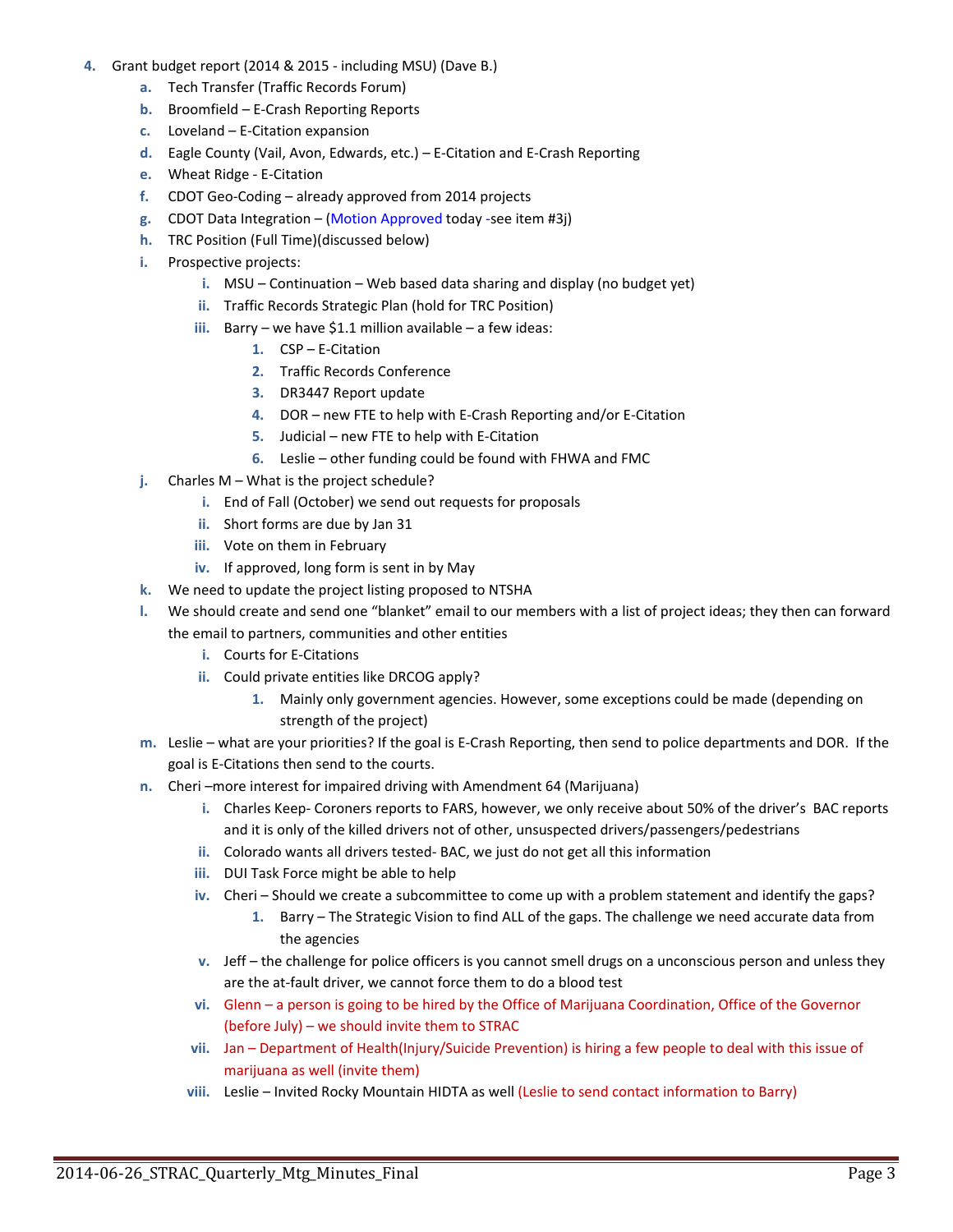- **5.** Presentation Appriss utility product on a statewide basis (Tom Palmer). Started with VINE (Victim Information and Notification Everyday) Now does data collection and analysis, statewide repository collision data and other documentation (pulls in data from multiple agencies). Works on the accuracy, and timeliness of the data. Has flexible report submission (uses wizard based submission tool). Are In compliance with State and Federal guidelines. This company can pull in reports and data from multiple sources to put them together (edit them if needed) and report out (data queries) in compliance with the Open Records Act. They have been able to come up with applications for phones for police officers to report their crashes on scene and have helped other states with electronic submission.
	- **a.** Barry we are already about 80% electronic and have one report (data set) already
		- **i.** Appriss can build interfaces that reach out to a lot of RMS already. Work with the communities and DOR (State's Repository).
		- **ii.** Appriss can modify and customize to meet Colorado's needs.
	- **b.** Data can stay at DOR, Appriss would interface with it and charge for the reports (% will be convenience fee) and queries (in accordance with the State's Open Records Act)
	- **c.** Appriss' goal is to turn around the data right away "Real Time Data" Reports cannot have personal information. Some reports / queries have to be original, and some have to be cleansed.
	- **d.** May have to go the legislative for the cost of selling reports Appriss can help
		- **i.** CSP received \$90k a year for the reports and legislative told them they cannot charge a research fee (if procuring from the web) or paper fee. So the cost of the report is gone and the monies CSP retains from that.
		- **ii.** Cheri thinks that Legislative needs to catch up
	- **e.** See attached for Appriss' handout packet as well as presentation. Contacts:
		- **i.** Alecia Webb‐Edginton, 859‐760‐9393, awebbedgington@appriss.com
		- **ii.** Bob Holtgrave, 502‐815‐5705, bholtgrave@appriss.com
- **6.** Colorado's Traffic Records Conference this fall? (Barry)
	- **a.** This fall is not going to happen we need the TRC (hopefully by the 1<sup>st</sup> of the year) to coordinate this.
- **7.** Traffic Record Forum (October 26‐29 in St. Louis) who is going?
	- **a.** Barry
	- **b.** Ted (Cheri to talk to him) *(Ted accepted 7/9/2014)*
	- **c.** Arapahoe County might send someone (will need to change the description) *(Arapahoe County Declined 6/30/2014)*
	- **d.** Diana Anderson was supposed to go but couldn't last time (Berry to check)
	- **e.** Jan Hart
	- **f.** CDOT will probably send 3 people from different funding
	- **g.** Only have \$5,000 (405C Funds) for this trip; may need to add more funds (Rahim/Charles M to ask Leslie for approval)
		- *i. Per STRAC's recommendation, Rahim requested four (4) participants to the 40th Traffic Records Forum and it has been conditionally approved by NHTSA 7/14/14*
- **8.** Revised crash report discussion (Barry)
	- **a.** TRC to work on that (after  $1<sup>st</sup>$  of the year)
		- **i.** This should be done either before the new system at DOR is implemented or in tandem with the implementation.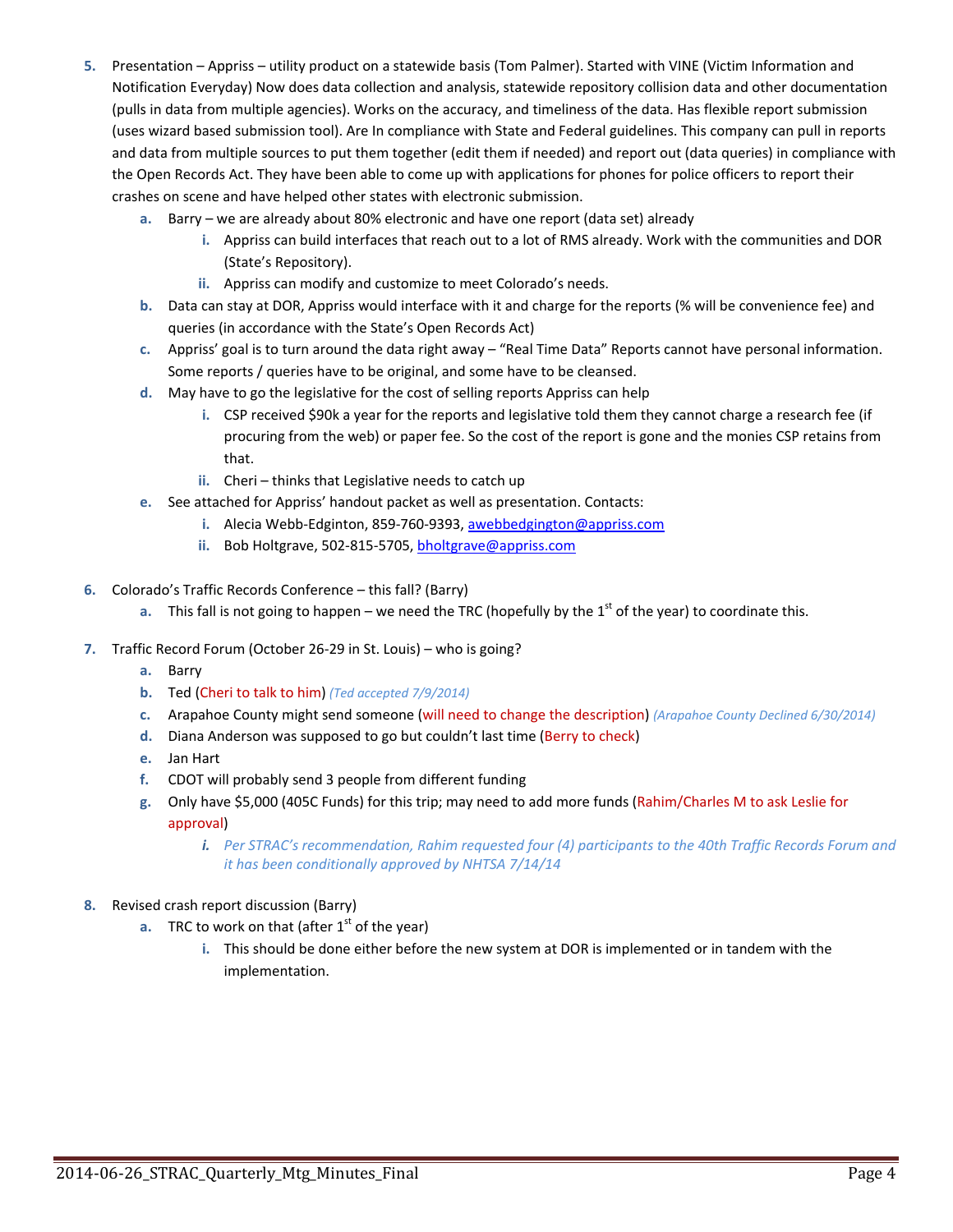- **9.** Discuss the process for getting a Traffic Records Coordinator (new project) in place (Barry)
	- **a.** TRC would be able to help with CDOT's and STRAC's duties in regards to projects and solicitation. TRC would help with inter‐agency links and cooperation
	- **b.** Would this position be better hired through CDOT and placed under Charles Meyer?
		- **i.** Charles M thinks a consultant would be better due to personnel constraints
			- **1.** Barry agrees would be better all the way around. All of STRAC would be "manager" and if that consultant didn't meet STRAC's requirements, we can find someone else.
			- **2.** Glenn Davis agrees
	- **c.** Charles would like to get everyone's opinion and comments for the scope of work (SOW) SOW is being written now for the TRC to be sent to all STRAC members for comments – what does everyone want to see this position's tasks be?
- **10.** Annual Report written; TRIPRS Application and Integrated Safety Plan (ISP) completed (Dave B.)
	- **a.** Barry wants to expand the Annual Report to add in the challenges, more goals, and accomplishments (transparency) and add value to STRAC.
	- **b.** Write it Sept/Oct (following the FFY) and publish by end of October.
- **11.** Strategic Highway Safety Plan (SHSP) (Charles M.)
	- **a.** Focus groups met three times each. The Data group contained many STRAC members
	- **b.** SHSP‐ Two weeks ago sent to Executive Directors and they are reviewing it for final draft. Hope to elevate to get it signed by the governor
	- **c.** Next step is implementation of the plan the hard part. Safety Summit (this winter) to kick it off the implementation of the action plans.
		- **i.** Barry We should schedule this for 1-2 days then the 3<sup>rd</sup> day STRAC Traffic Records
- **12.** Intermediate Strategic Vision (Charles M.)
	- **a.** Charles Meyer will send out "short term vision" draft to STRAC Voting Members (topic for next meeting as well) *(sent to STRAC Chair and Co‐Chair CC: Rahim and Leslie 7/11/14)*
- **13.** Maintenance of Effort (MOE) (Charles/ Dave B.)
	- **a.** MOE Federal transportation bill (NTSHA) requires by us to look at 2010‐2011 state expenditures for traffic records (CDPHE, DOR, CDOT, CSP, etc.) using state funds to establish the budget as a baseline and maintain each year thereafter. Have been asked to refine it a little bit; may have to go back to everyone to get the appropriate data or more information.
- **14.** Discuss the Traffic Records Assessment (Dave B.)
	- **a.** Starts January 1st
	- **b.** Questions and Answers go to one point/person (David B/Rahim ‐ so they can make sure there are no conflicts) and then to be sent out as one compiled product
	- **c.** Go over with state stake holders
	- **d.** David B sent off questions and asked for return by Oct 1 (previously asked for 10/15 to 11/1) STRAC Voting Members will meet October 23<sup>rd</sup> at 12:30 to finalize (\*NEW dates, David B to send an email out to everyone asking for Q/A back earlier if possible)
	- **e.** David to ask if Leslie could do a proof‐read
	- **f.** Cheri OIT/Judicial hasn't been here last two meetings, concerned about their response
		- **i.** David Judicial already sent Q/A back, although it is brief.